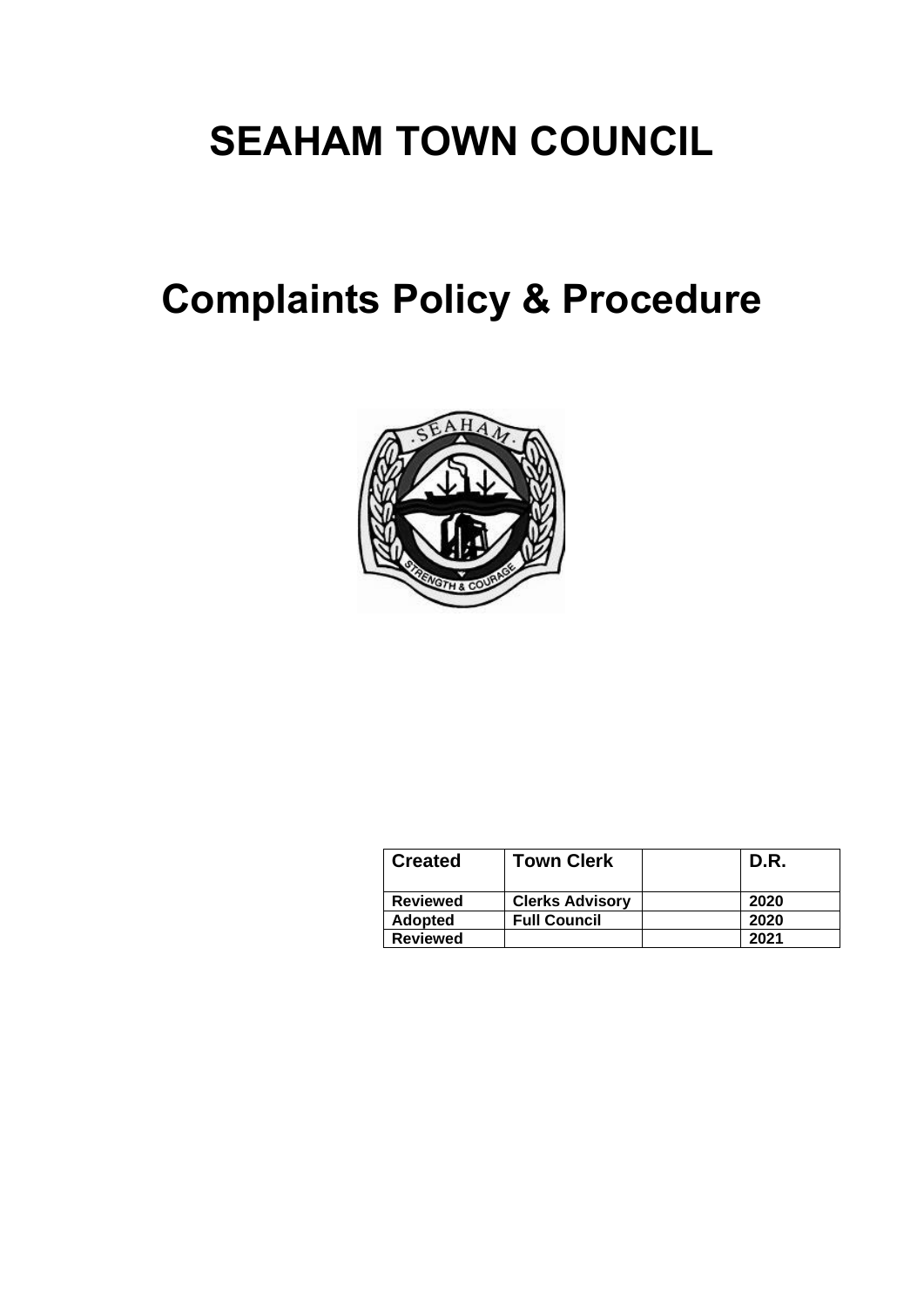# **Contents**

- Who can make a complaint?
- The Government Committee on Standards in Public Life
- The difference between a concern and a complaint
- How to raise a concern or make a complaint
- Submission of formal complaint
- Anonymous complaints
- Scope of this Complaints Procedure
- Resolving complaints
- Withdrawal of a Complaint
- Stage 1 Investigation & Outcome
- Stage 2 Hearing/Appeal
- Setting the date Hearing/Appeal
- Notice of the Hearing/Appeal
- The Hearing/Appeal
- Roles & responsibilities
- Next Steps
- **Appendix 1** Complaint Form
- **Appendix 2** Procedure for Hearing/Appeal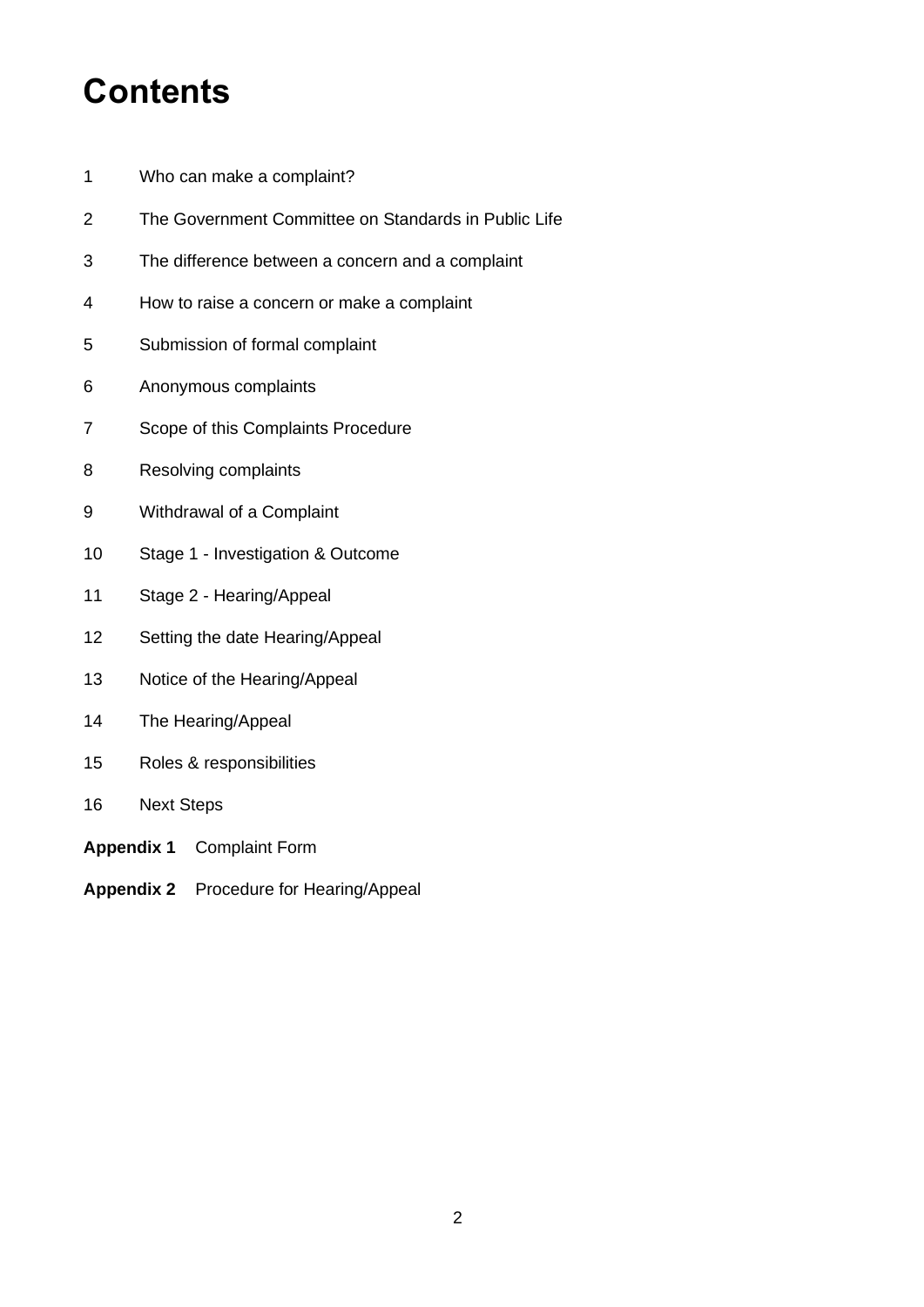# **1 - Who can make a complaint?**

Seaham Town Council aims to achieve the highest standards of behaviour, in terms of ethical principles, respectful interaction, equality and fairness in all our dealings as a Town Council.

Every opinion will be listened to, though the Council may have to make decisions based on the principles of representative democracy which may mean that some individuals may not get the outcomes they would have wished for.

Given proper procedures and behaviours have been followed, the outcome of Town Council decisions is not open to the complaints procedure.

Any person, including members of the public, may make a complaint to Seaham Town Council about any provision of facilities or services that it provides unless complaints are dealt with under separate statutory procedures referred to on page 5 & 6 of this complaints policy & procedure.

## **2 - The Government Committee on Standards in Public Life**

The 'Nolan Principles' were established by Government 25 years ago and have remained unchanged.

Everyone in public office at all levels; Ministers, civil servants, NHS staff, the police, council officers i.e. all who serve the public or deliver public services should uphold the principles of accountability, honesty, integrity, objectivity, selflessness, openness and leadership.

Seaham Town Council's Councillors and Officers are aware of and upholds the Nolan Principles. Further details can be found on the gov.uk website.

Any apparent breach of the above principles by any Councillor cannot be addressed by the Town Council but must be referred to the Durham County Council Monitoring Officer for them to deal with, using the form and information which is available on DCC website.

### **3 - The difference between a concern and a complaint**

A concern may be defined as '*an expression of worry or doubt over an issue considered to be important for which reassurances are sought'*.

A complaint may be defined as '*an expression of dissatisfaction however made, about actions taken or a lack of action*'.

In conclusion a concern is less serious than a complaint.

It is in everyone's interest that concerns, and complaints are resolved at the earliest possible stage. Many issues can be resolved informally, without the need to use the formal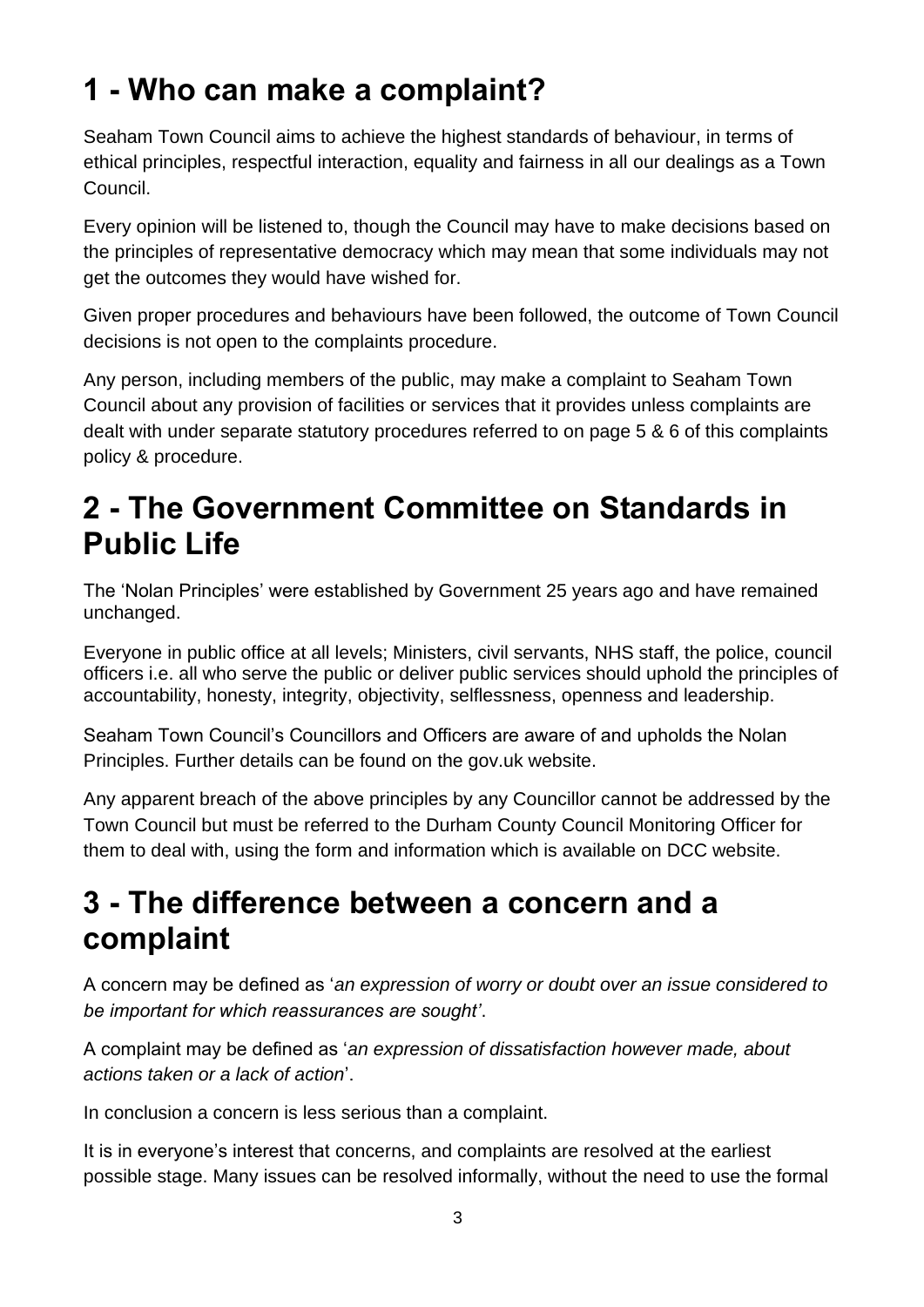stages of the complaint's procedure. Seaham Town Council takes concerns seriously and will make every effort to resolve the matter as quickly as possible.

If you have difficulty discussing a concern with a particular member of staff, we will respect your views. In these cases, the Town Clerk or Chair of the Clerks Advisory Committee may refer you to another staff member.

Similarly, if the member of staff directly involved feels unable to deal with a concern, the Town Clerk will refer you to another staff member. The member of staff may be more senior but does not have to be. The ability to consider the concern objectively and impartially is more important.

However, if your concern is about the Town Clerk you will need to approach the Chair of the Clerks Advisory Sub-Committee.

We understand however, that there are occasions when people would like to raise their concerns formally. In this case, Seaham Town Council will attempt to resolve the issue internally, through the stages outlined within this Complaints Policy & Procedure.

# **4 - How to raise a concern or make a complaint**

A concern can be raised in person, in writing or by telephone. They may also be made by a third party acting on behalf on a Complainant, as long as they have appropriate written consent to do so and such consent is shared at the outset.

If the issue remains unresolved, the next step is to make a formal complaint.

Complainants should **not** approach individual Councillors to raise concerns or complaints. They have no power to act on an individual basis and it may also prevent them from considering complaints at Stage 2 of the procedure.

Complaints against the Town Council (except the Town Clerk) **must** be made in writing (email, letter or the Complaint Form at **Appendix 1**) in the first instance to, The Town Clerk via the Town Hall, Stockton Road, Seaham, SR7 0HP and clearly marked 'Private and Confidential'.

If you require help in completing the form, you can ask a third party for example family or friend but **not** a Councillor; organisations like Citizens Advice may also help you.

Complaints that involve or are about the Town Clerk **must** be made in writing and should be addressed to the Chair of the Clerks Advisory Sub-Committee at the Town Hall, Stockton Road, Seaham, SR7 0HP clearly marked 'Private and Confidential'.

In accordance with equality law, Seaham Town Council will consider making reasonable adjustments if required, to enable Complainants to access and complete this complaints policy & procedure. For instance, providing information in alternative formats; assisting Complainants in raising a formal complaint or holding meetings in accessible locations.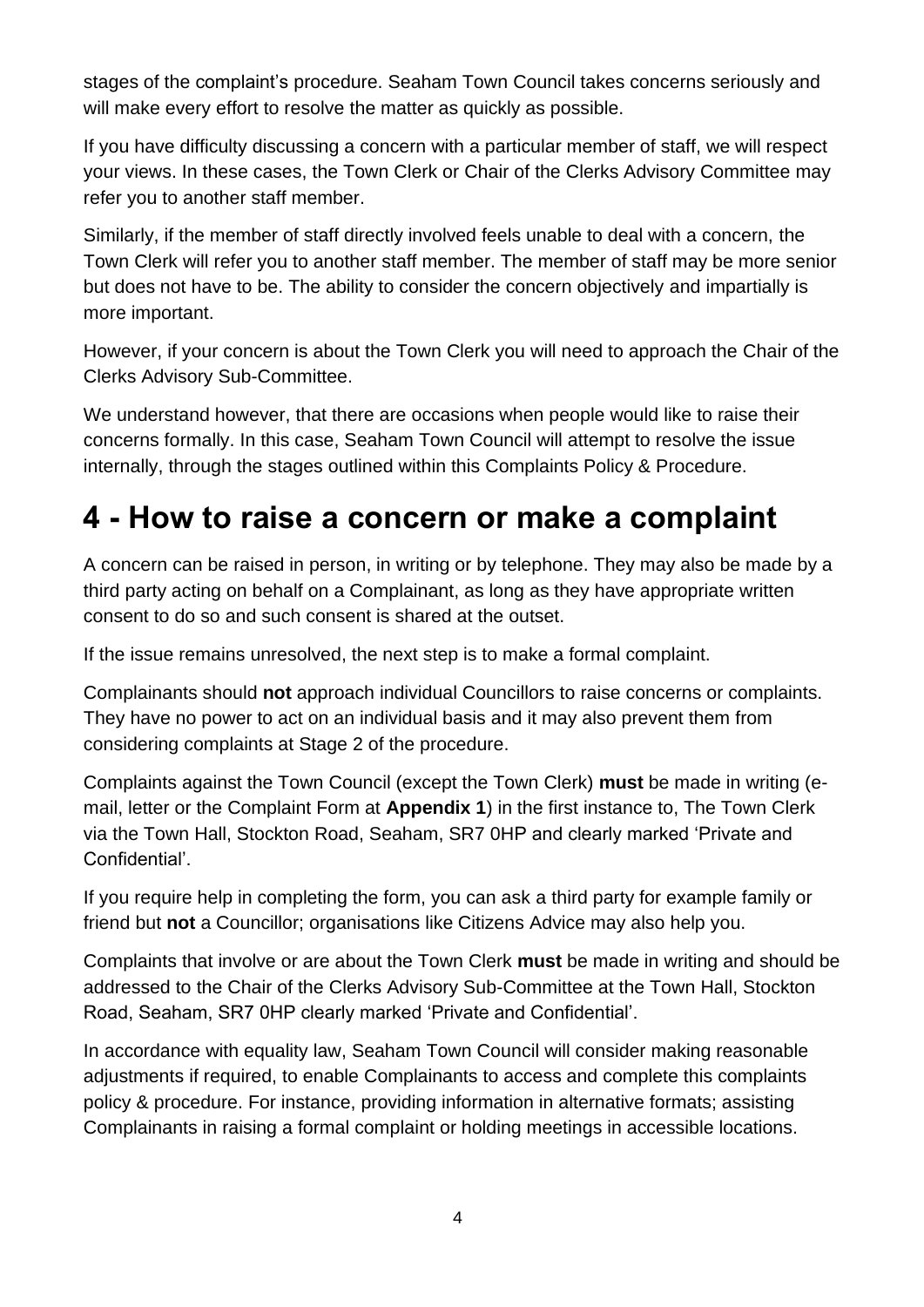# **5 - Submission of Formal Complaint**

You must raise the complaint within **three months** of the incident or, where a series of associated incidents have occurred, within three months of the last of these incidents.

Seaham Town Council will only consider complaints made outside of this time frame only if exceptional circumstances apply.

Consideration of such will be on a case by case basis and the decision to proceed or otherwise will not set a precedent.

# **6 - Anonymous complaints**

Seaham Town Council will not normally investigate anonymous complaints. However, the Town Clerk and Chair of the Advisory Sub-Committee, if appropriate, will determine whether the anonymous complaint warrants an investigation. This will be on an individual basis and determined by the nature of the complaint and quality of corroborative evidence provided and such a decision will not set a precedent.

# **7 - Scope of this Complaints Policy & Procedure**

This policy and procedure covers all complaints about any provision of community facilities or services by Seaham Town Council other than complaints that are dealt with under other statutory procedures, including those listed below

| <b>Exceptions</b> |                                                                                                                | <b>Procedure</b>                                                                                                                                                                                                                                                                                               |  |
|-------------------|----------------------------------------------------------------------------------------------------------------|----------------------------------------------------------------------------------------------------------------------------------------------------------------------------------------------------------------------------------------------------------------------------------------------------------------|--|
|                   | Matters likely to require a Child<br>Protection Investigation                                                  | Complaints about child protection matters are handled<br>under Durham County Council child protection and<br>safeguarding procedure and in accordance with relevant<br>statutory guidance. Details can be found on their<br>website.                                                                           |  |
|                   | Whistle blowing                                                                                                | We have an internal whistle blowing procedure for all our<br>employees, including temporary staff and contractors.                                                                                                                                                                                             |  |
|                   | Staff conduct / grievances                                                                                     | Complaints from staff will be dealt with under the<br>Council's internal grievance procedures. Complainants<br>will not be informed of any disciplinary action taken<br>against a staff member as a result of a complaint.<br>However, the complainant will be notified that the matter<br>is being addressed. |  |
|                   | Complaints about services<br>provided by other providers<br>who may use Town Council<br>premises or facilities | Providers should have their own complaints procedure to<br>deal with complaints about service. Please contact them<br>direct.                                                                                                                                                                                  |  |

If other bodies are investigating aspects of the complaint, for example the Police, Local Authority (LA) safeguarding teams or Tribunals, this may impact on our ability to adhere to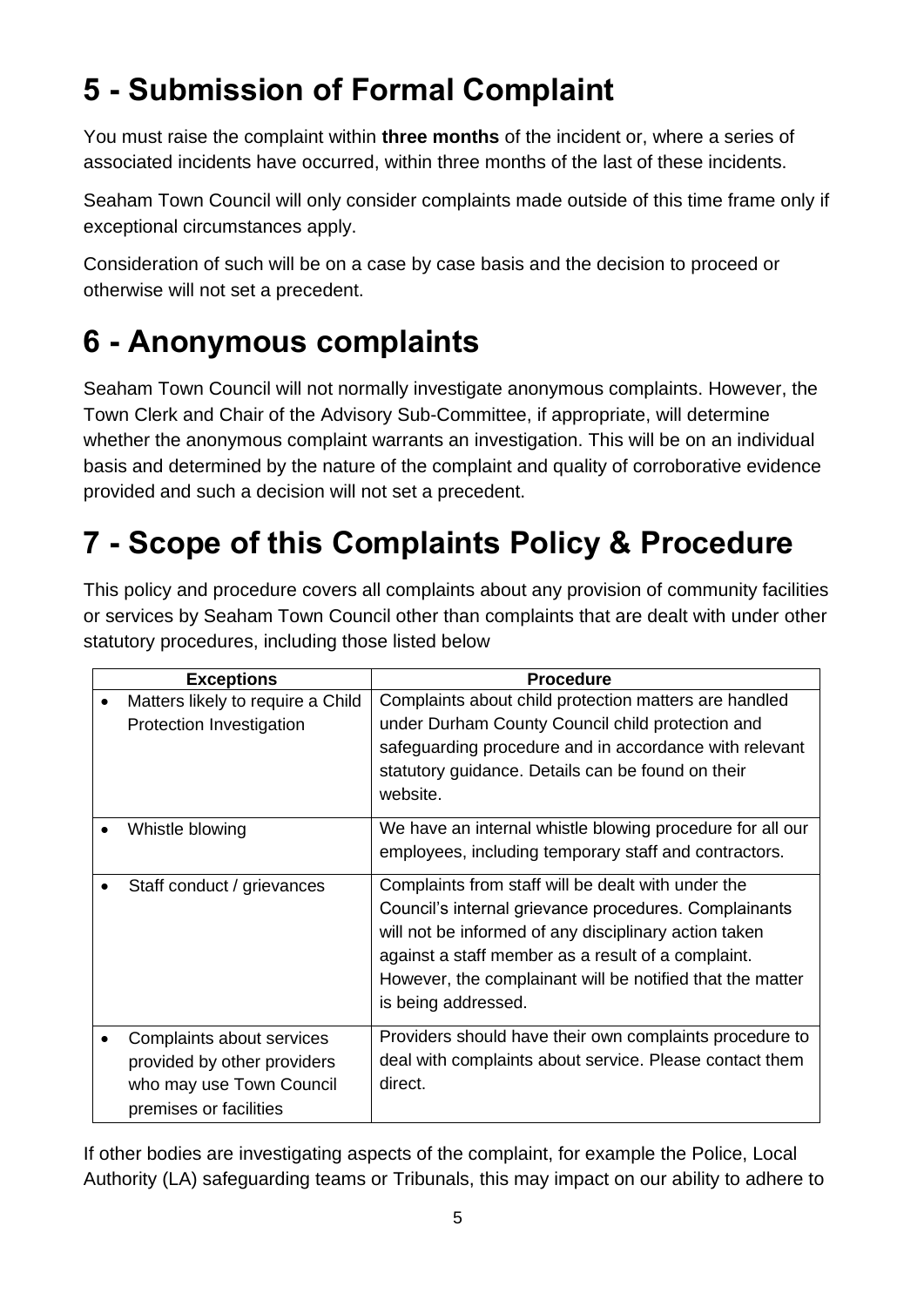the timescales within this procedure or result in the procedure being suspended until those public bodies have completed their investigations.

If a Complainant commences legal action against Seaham Town Council in relation to their complaint, we will consider whether to suspend the complaints procedure in relation to their complaint until those legal proceedings have concluded.

# **8 - Resolving complaints**

At each stage in the procedure, Seaham Town Council aims to resolve the complaint.

If appropriate, we will acknowledge that the complaint is upheld in whole or in part. In addition, we may offer one or more of the following:

- an explanation
- an admission that the situation could have been handled differently or better
- an assurance that we will try to ensure the event complained of will not recur
- an explanation of the steps that have been or will be taken to help ensure that it will not happen again and an indication of the timescales within which any changes will be made
- an undertaking to review relevant Town Council policy (ies) in light of the complaint
- an apology.

### **9 - Withdrawal of a Complaint**

If a Complainant wants to withdraw their complaint, we will ask them to confirm this in writing. This brings the matter to an end.

# **10 - Stage 1 Investigation & Outcome**

Formal complaints **must** be made in writing (e-mail, letter or Complaint Form at page 14/15). This is because if the matter proceeds to Stage 2 Councillors will need copies of all correspondence/documentation.

The Town Clerk/Chair of the Clerks Advisory Sub-Committee will record the date the complaint is received and will acknowledge receipt of the complaint in writing (either by letter or e-mail) within **5 working days**.

Within this response, the Town Council may seek to clarify the nature of the complaint where it is not clear and ask what remains unresolved and what outcome the Complainant would like to see.

The Town Clerk/Chair of the Clerks Advisory Sub-Committee can consider whether a face to face meeting is the most appropriate way of doing this.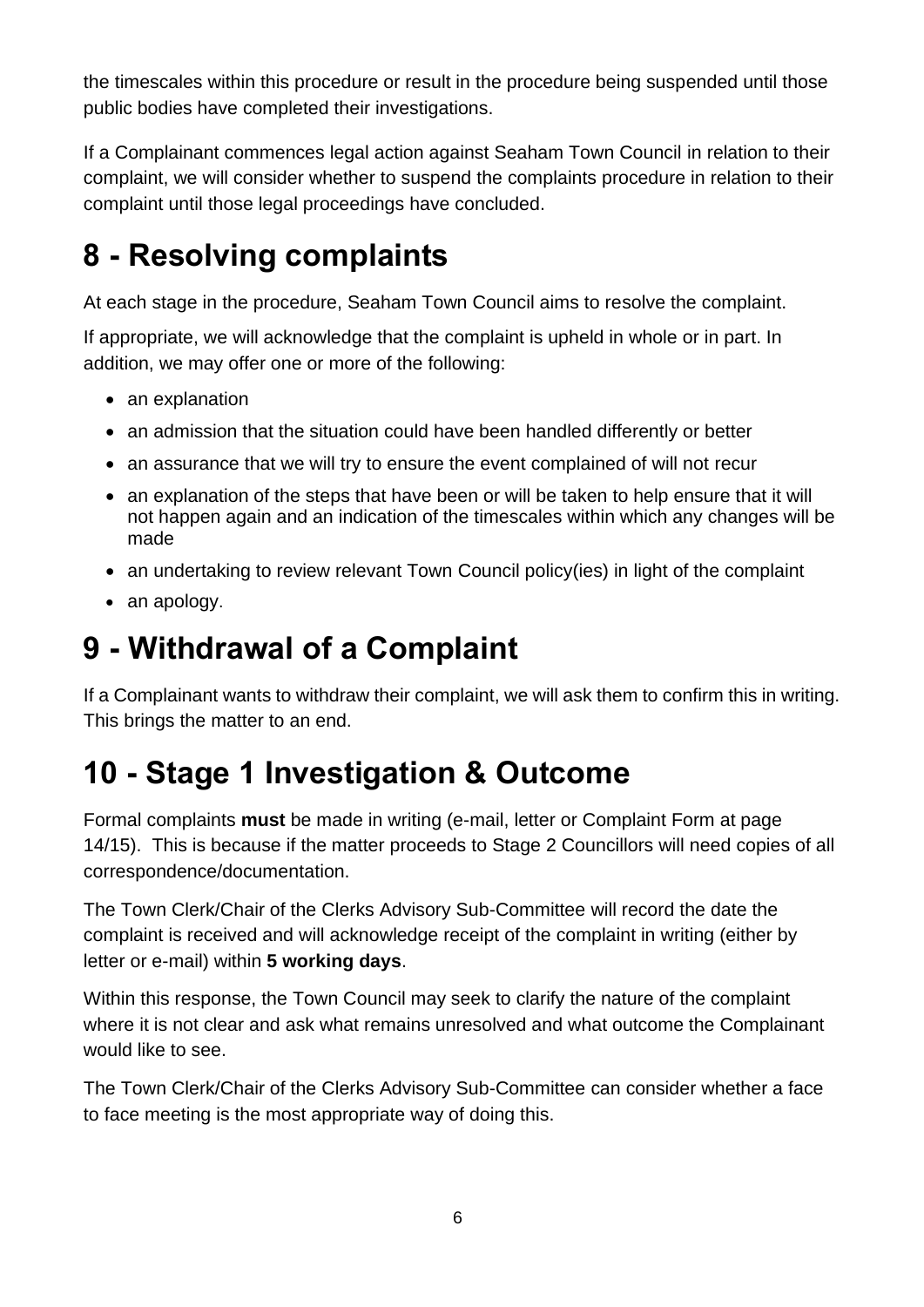*Note: The Town Clerk/Chair of the Clerks Advisory Sub-Comittee may delegate the investigation to another senior member of staff but not the decision to be taken on the complaint itself.*

During the investigation, the Town Clerk/Chair of the Clerks Advisory Sub-Committee (or Independent Investigator) will:

- if necessary, interview those involved in the matter and/or those complained of, allowing them to be accompanied if they wish
- keep a written record of any meetings/interviews in relation to their investigation.

At the conclusion of their investigation, they will provide a formal written response within **15 working days** of the date of formal acknowledgement of the complaint.

If this timeline cannot be met the complainant will receive an update and revised response date.

The response will detail any actions taken to investigate the complaint and provide an explanation of the decision made and the reason(s) for it. Where appropriate, it will include details of actions to be taken to resolve the complaint.

The complainant will be advised of how to escalate their complaint should they remain dissatisfied with the outcome of Stage 1.

If the complaint is about the Town Clerk, it will be for the Chair of the Clerks Advisory Sub-Committee to complete all the actions at Stage 1 unless they have engaged an Independent Investigating Officer.

# **11 - Stage 2 Hearing/Appeal**

If the Complainant is dissatisfied with the outcome at Stage 1 and wishes to take the matter further, they can escalate the complaint to Stage 2.

A Complaints Committee will be established from Councillors of Seaham Town Council; it will be formed with **the first three, impartial, Councillors available (sought alphabetically).**

Where it has not been possible to secure at least three independent Councillors Seaham Town Council reserves the right to source any additional, independent Councillors in collaboration with another Town Council in order to make up the Committee. Alternatively, an entirely independent Committee may be convened to hear the complaint at Stage 2 to ensure independent and impartiality.

A request to escalate to Stage 2 must be made to the Town Clerk/Chair of the Clerks Advisory Sub-Committee at the Town Hall, Stockton Road, Seaham, SR7 0HP and clearly marked 'Private and Confidential'.

This **must** be made in writing stating clearly the grounds for the appeal (not a repeat of the original complaint) within **10 working days** of receipt of the Stage 1 response.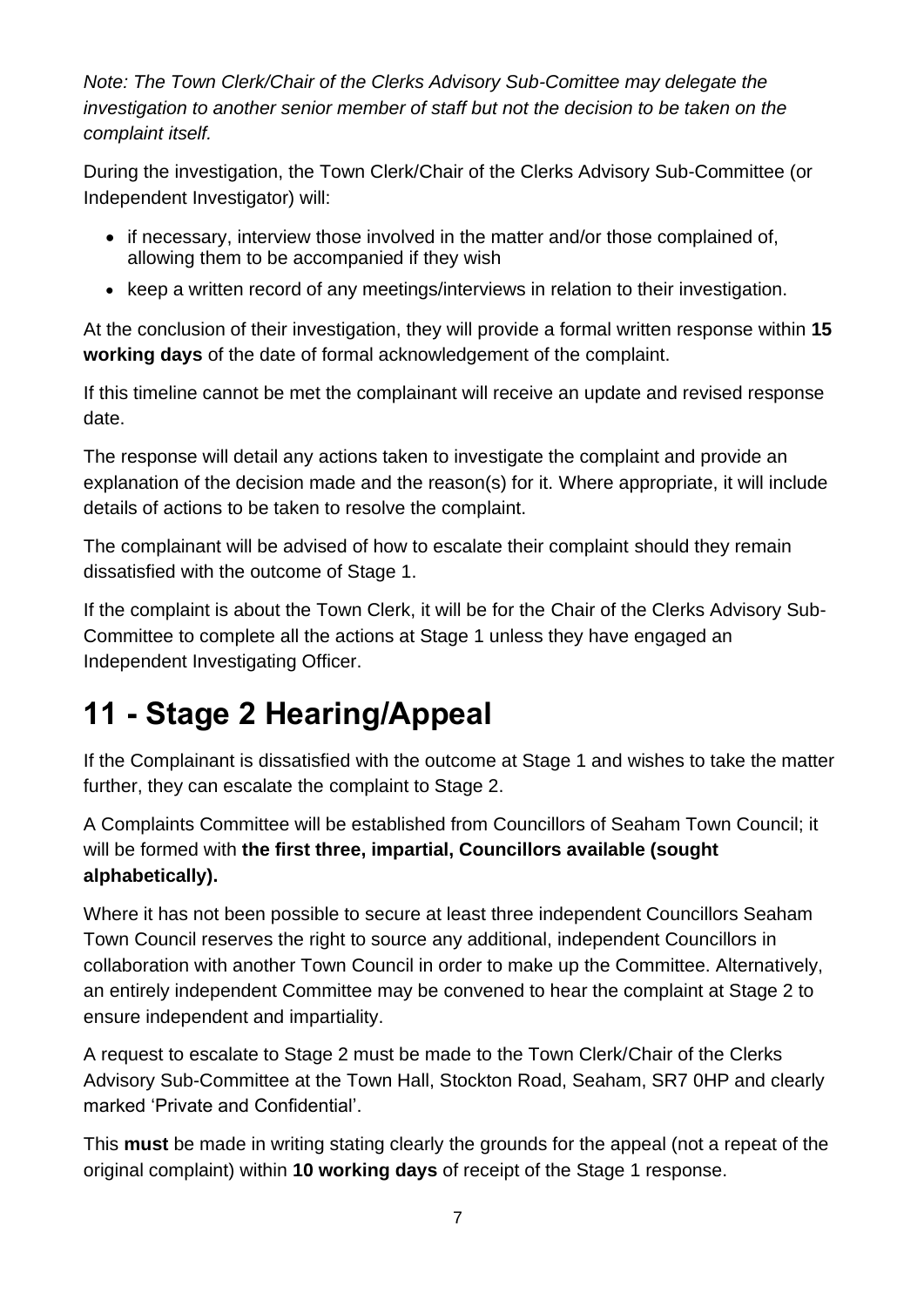For the avoidance of doubt, the original complaint and appeal will be formally acknowledged and the date of such recorded by the Council.

Requests received outside of this time frame will only be considered if exceptional circumstances apply. Consideration of such will be on a case by case basis and the decision to proceed or otherwise will not set a precedent.

Stage 2 is the final stage of the Complaints Policy & Procedure.

# **12 - Setting the date of the Hearing/Appeal**

The Clerk to the Committee (the Clerk will be independent of the complaint and not have been previously involved) will write to the Complainant to inform them of the date of the meeting.

They will aim to convene a meeting within **10 working days** of receipt of the Stage 2 appeal. If this is not possible, the Complainant will receive an anticipated date and be kept informed.

If the complainant rejects the offer of three proposed dates, without good reason, the Town Clerk/Chair of the Clerks Advisory Sub-Committee will decide when to hold the meeting. It will then proceed in the Complainant's absence on the basis of written submissions from both parties.

Consideration of such will be on a case by case basis and the decision to proceed or otherwise will not set a precedent.

# **13 - Notice of the Hearing/Appeal**

The Committee will consist of at least three Councillors with no prior involvement or knowledge of the complaint.

At the start of the meeting and in private, along with the Clerk to the Committee, they will decide amongst themselves who will act as the Chair of the Complaints Committee.

The Complainant may bring someone along to provide support; this can be a relative or friend.

Seaham Town Council does not encourage either party to bring legal representatives to the committee meeting. However, there may be occasions when legal representation is appropriate; this will be clear and agreed before the meeting.

For instance, if an employee is called as a witness in a complaint hearing, they may wish to be supported by union and/or legal representation.

*Note: Complaints about staff conduct will not be handled under this complaint's procedure. Complainants will be advised that any staff conduct complaints will be considered under staff disciplinary procedures, if appropriate, but outcomes will not be shared with them.*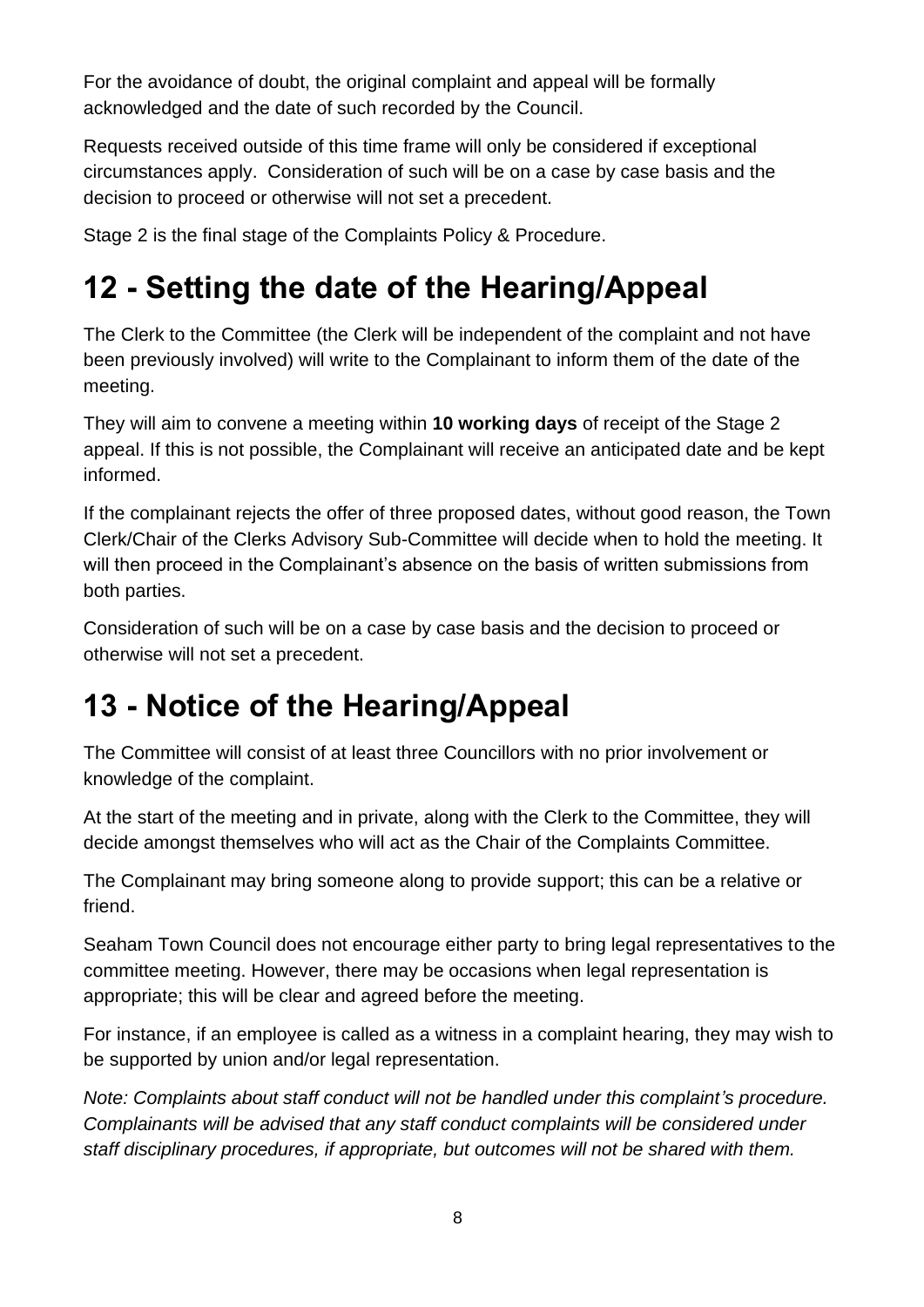At least **seven working days** before the meeting, the Clerk to the Committee will confirm and notify the Complainant of the agreed date, time and venue of the meeting ensuring the venue and proceedings are accessible (reasonable adjustments will be made where required) and request copies of any further written material to be submitted to the Committee at least **five working days** before the meeting.

Any written material will be circulated to all parties at least **three working days** before the date of the meeting.

The Committee **will not** accept, as evidence, recordings of conversations that were obtained covertly and without the informed consent of all parties being recorded.

The Committee **will not** review any new complaints at this stage or consider evidence unrelated to the initial complaint to be included. New complaints must be dealt with from Stage 1 of the policy & procedure.

### *PLEASE NOTE*

### *This is a closed meeting and the public and representatives from the media are not permitted to attend.*

Electronic recordings of meetings or conversations **are not** permitted unless a complainant's own disability or special needs require it.

Prior knowledge and consent of all parties attending to record must be sought before meetings or conversations take place. Where agreed, consent will be recorded in the minutes taken.

# **14 - The Hearing/Appeal**

The Committee will consider the complaint and all the evidence presented. The Committee can:

- uphold the complaint in whole or in part
- dismiss the complaint in whole or in part.

If the complaint is upheld in whole or in part, the Committee will:

- decide on the appropriate action to be taken to resolve the complaint
- where appropriate, recommend changes to the Council's systems or procedures to prevent similar issues in the future.

The Chair, on behalf of the Committee, will provide the Complainant and Town Council with a full explanation of their decision and the reason(s) for it, in writing, within **five working days.** 

The written response, agreed by the Committee, will detail any actions taken to investigate the complaint and provide a full explanation of the decision made and the reason(s) for it. Where appropriate, it will include details of actions Seaham Town Council will take to resolve the complaint.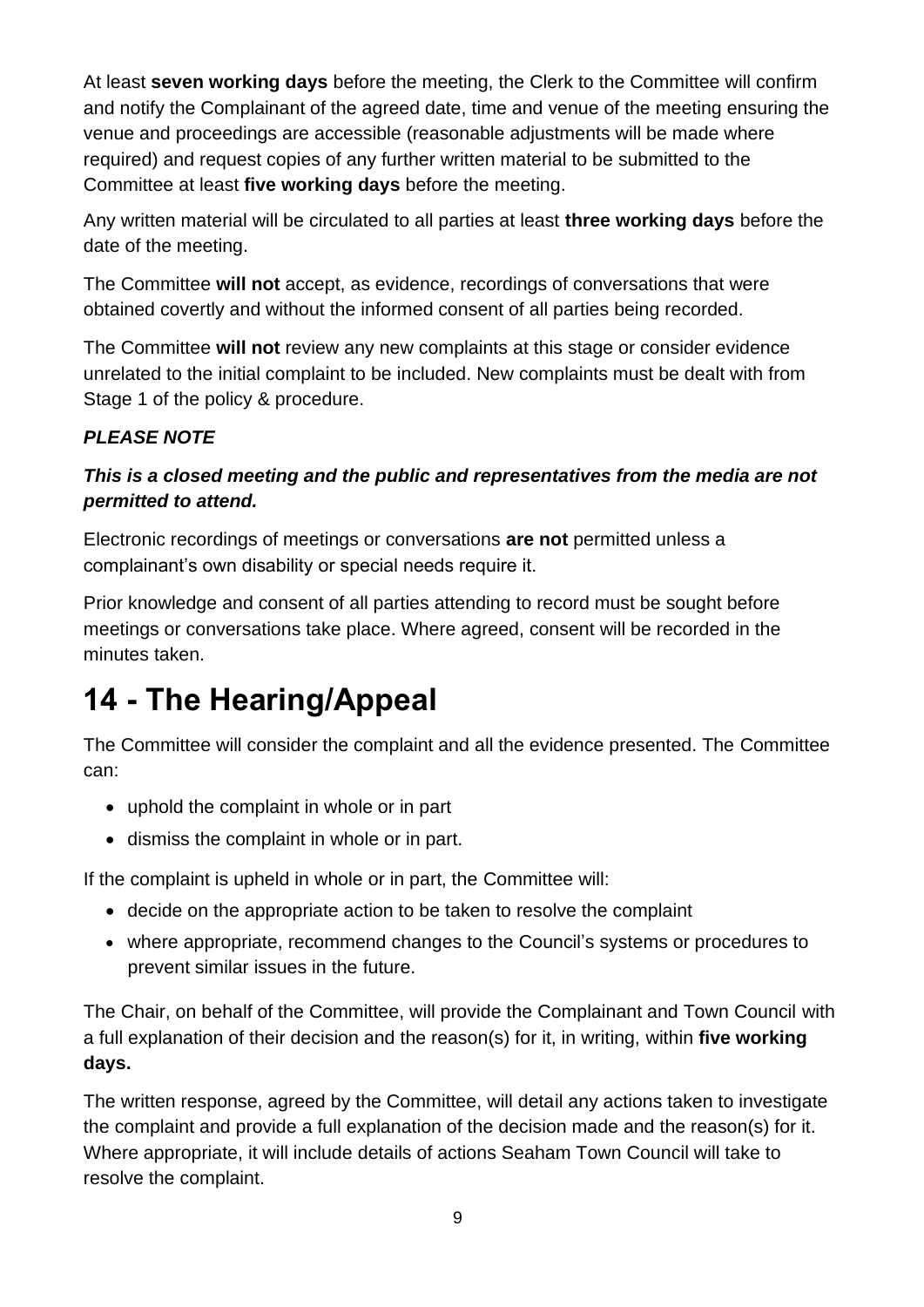If the complaint is jointly about the Town Clerk and Chair of the Clerks Advisory Sub-Committee Stage 2 will be heard by a Committee of Independent Councillors in collaboration with another Town Council.

# **15 - Roles and Responsibilities**

### **Complainant**

The Complainant will receive a more effective response to their complaint if they:

- explain the complaint in full and as early as possible
- co-operate with the Council in actively seeking a resolution to the complaint
- respond promptly to requests for information or meetings or in agreeing the details of the complaint
- ask for assistance as needed
- treat all those involved in the complaint with respect
- refrain from publicising the details of their complaint on social media and respect confidentiality.

#### **Investigator**

Where necessary the Council may appoint an Independent Investigating Officer but, in any event, the Investigator's role is to establish the facts and make recommendations relevant to the complaint by:

- providing a comprehensive, open, transparent, and fair consideration of the complaint through:
	- o sensitive and thorough interviewing of the complainant to establish what has happened and who has been involved
	- o interviewing staff and other people (in person or by telephone) relevant to the complaint
	- $\circ$  consideration of records and other relevant information/documents
	- o analysing information/documents
- liaising with the Complainant and the Decision Maker to clarify what the complainant feels would put things right.

The Investigator will:

- conduct interviews with an open mind and be prepared to persist in the questioning
- treat all those involved in the compliant with respect
- keep notes of interviews or where necessary arrange for an independent note taker to record minutes of the meeting
- ensure that any papers produced during the investigation are kept securely pending any appeal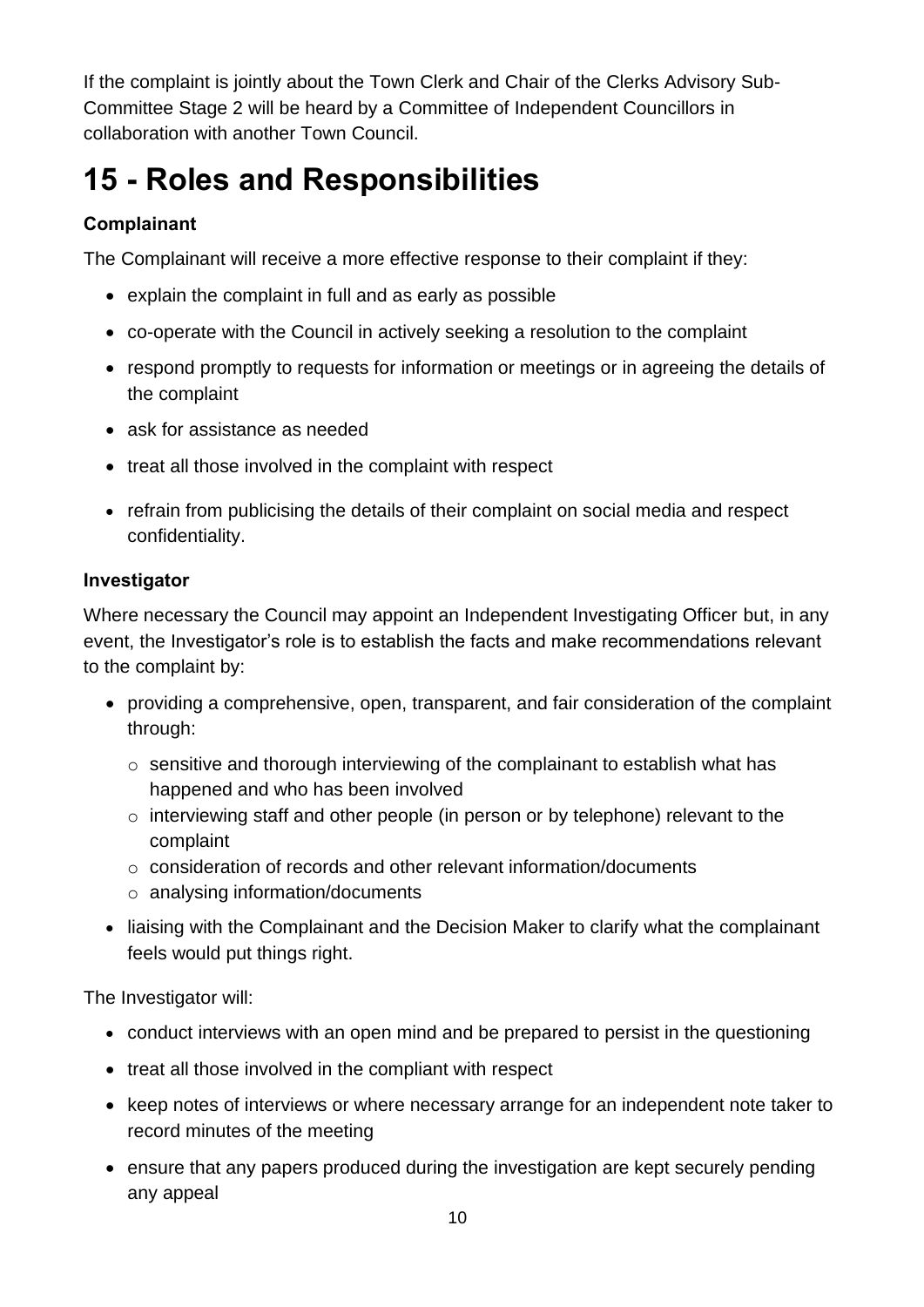- be mindful of the timescales to respond and negotiate any extensions with the Complainant explaining clearly why they may be necessary
- prepare a report for the Decision Maker based on findings/recommendations and any proposed action (s)

The Decision Maker will then determine whether to uphold or dismiss the complaint and communicate that decision to the Complainant, providing the appropriate escalation details.

#### **Decision Maker**

The Decision Maker should:

- ensure that the Complainant is fully updated at each stage of the procedure
- liaise with the Investigator to ensure the smooth running of the complaint's procedure
- be aware of issues regarding:
	- $\circ$  sharing third party information
	- o additional support
- keep records.

#### **Clerk to the Committee**

At stage 2, the Clerk to the Committee is the contact point for the Complainant and should:

- ensure that all people involved in the complaint procedure are aware of their legal rights and duties, including any under legislation relating to council complaints, the Equality Act 2010, the Freedom of Information Act 2000, the Data Protection Act (DPA) 2018 and the General Data Protection Regulations (GDPR)
- set the date, time, and venue of the meeting, ensuring that, where possible, the dates are convenient to all parties (if they are invited to attend) and that the venue and proceedings are accessible
- collate any written material relevant to the complaint (for example, stage 1 paperwork, and relevant Complainant submissions) and send it to the parties in advance of the meeting within an agreed timescale
- record the proceedings
- circulate the draft minutes of the meeting to Committee Members for approval
- notify all parties of the Committee's decision within the agreed timescales

### **Committee Chair**

The Chair of the Committee should ensure that:

• both parties are asked (via the Clerk) to provide any additional information relating to the complaint by the specified date in advance of the meeting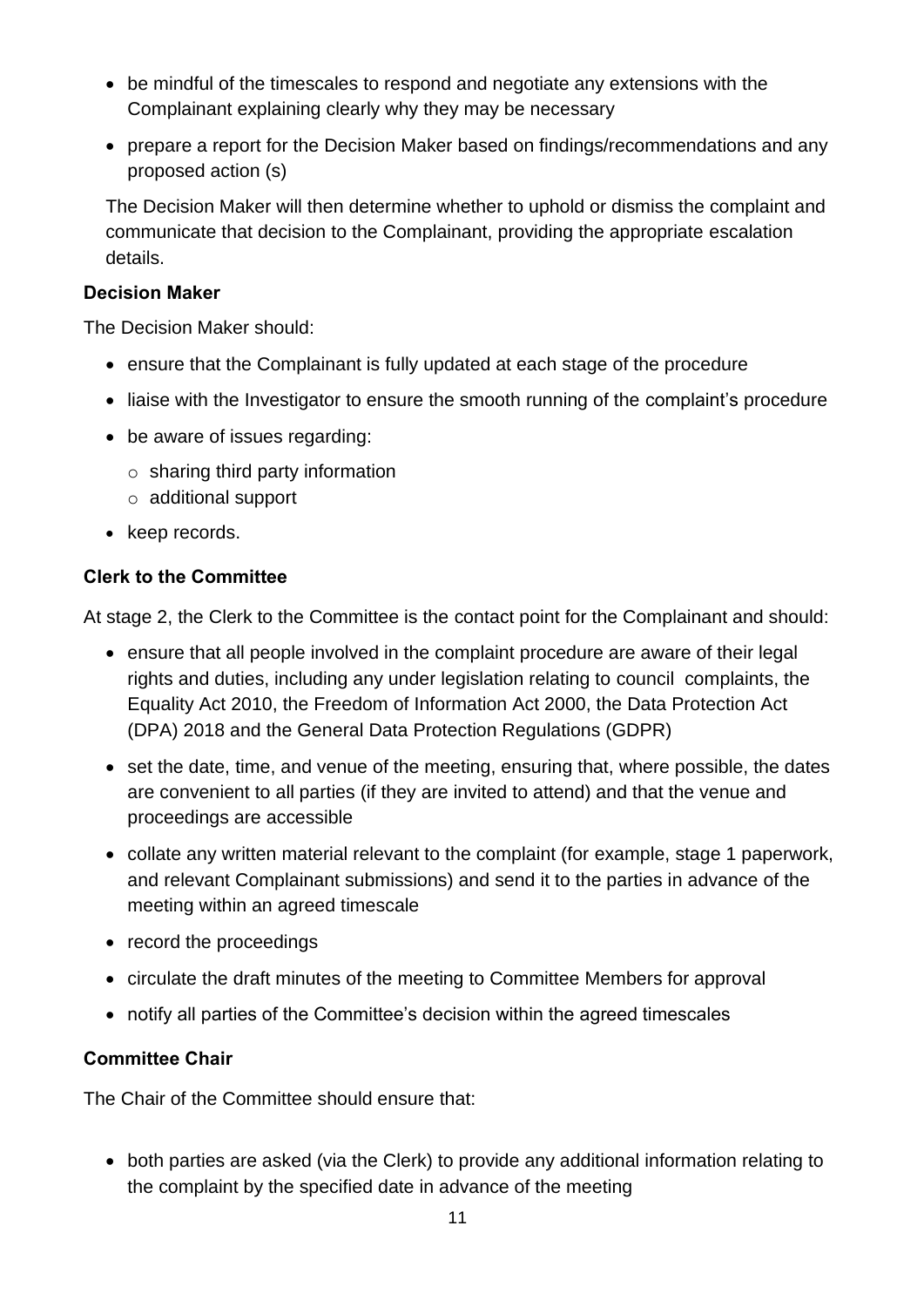- ensure the procedure for the meeting (**Appendix 2**) is followed and the meeting is conducted in an informal manner, is not adversarial, and that, if all parties are invited to attend, everyone is treated with respect and courtesy
- Complainants who may not be used to speaking at such a meeting are put at ease
- the remit of the Committee is explained to the Complainant at the start of the meeting
- written material is seen by everyone in attendance, provided it does not breach confidentiality or any individual's rights to privacy under the DPA 2018 or GDPR.
- both the Complainant and the Council are given the opportunity to make their case and seek clarity, either through written submissions ahead of the meeting or verbally in the meeting itself
- the issues are addressed
- key findings of fact are made
- the Committee is open-minded and acts independently
- no member of the Committee has an external interest in the outcome of the proceedings or any involvement in an earlier stage of the procedure
- the meeting is accurately minuted.

#### **Committee Members**

Committee members should be aware that:

• the meeting must be independent and impartial, and should be seen to be so

### **N.B. No Councillor may sit on the Committee if they have had a prior involvement in the complaint or in the circumstances surrounding it.**

• the aim of the meeting is to resolve the complaint and achieve reconciliation between the Council and the Complainant

It is recognised that the Complainant might not be satisfied with the outcome if the meeting does not find in their favour. It may only be possible to establish the facts and make recommendations.

- Complainants may feel nervous and inhibited in a formal setting
- the welfare of all parties is paramount.

# **16 - Next Steps**

If the complainant believes the Council did not handle their complaint in accordance with its published complaints policy & procedure or they acted unlawfully or unreasonably in the exercise of their duties under law, then it will be then the responsibility of the complainant to seek legal advice.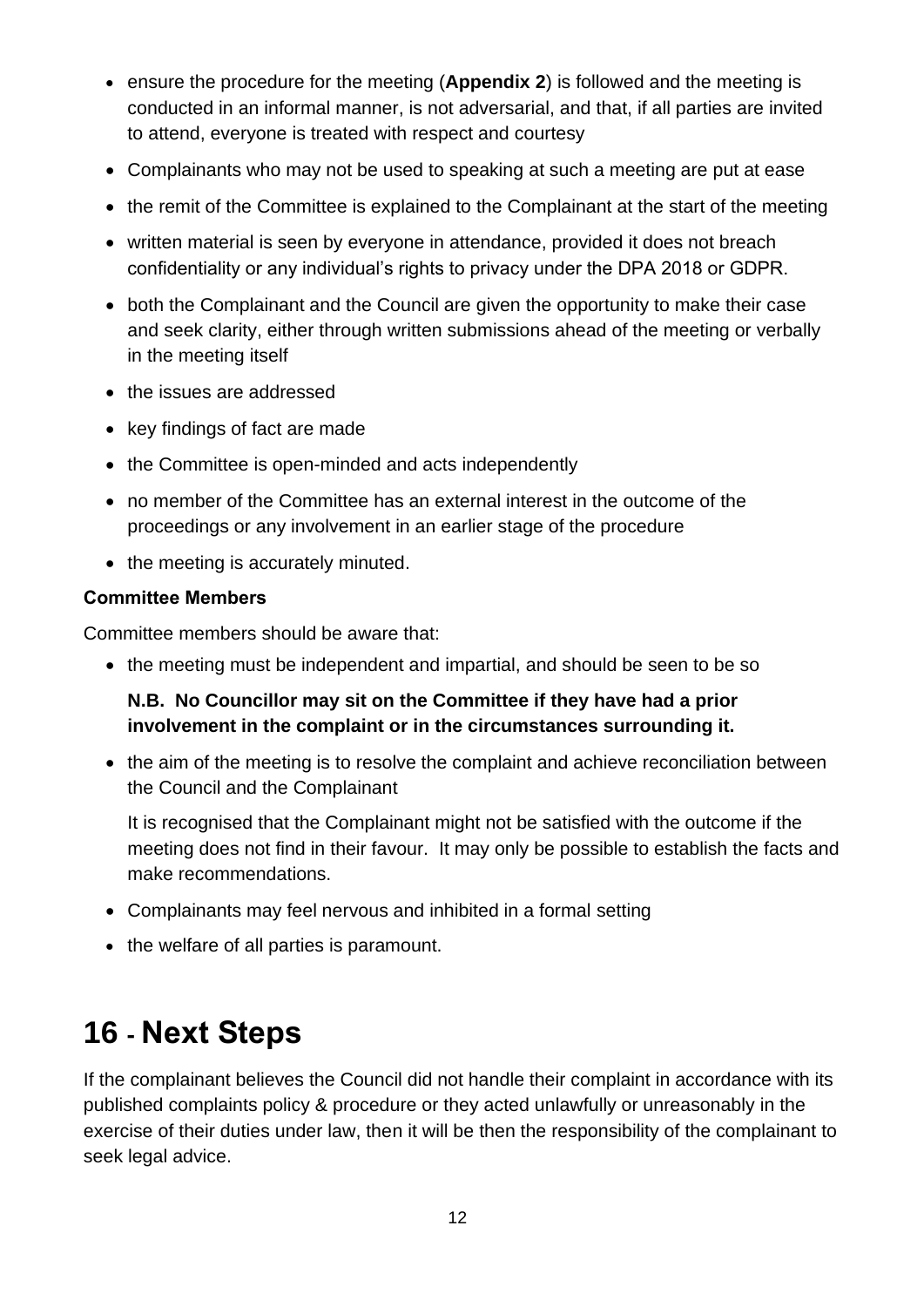### **APPENDIX 1**

# **Complaint Form**

Please complete and return to:

The Town Clerk, Seaham Town Council, Town Hall, Stockton Road, Seaham, SR7 0HP.

The form will be acknowledged and an explanation of next steps in accordance with the Complaints Policy & Procedure provided.

Where the complaint is about the Town Clerk the form should be addressed to The Chair of the Clerks Advisory Sub-Committee.

| Your name:                                                                                                                      |
|---------------------------------------------------------------------------------------------------------------------------------|
| Staff's name (if relevant):                                                                                                     |
| <b>Your Address:</b>                                                                                                            |
| Day time telephone number:                                                                                                      |
| <b>Evening telephone number:</b>                                                                                                |
| Please give details of your complaint, including whether you have already spoken to<br>anybody at Seaham Town Council about it. |
|                                                                                                                                 |
| What actions do you feel might resolve the problem at this stage?                                                               |
|                                                                                                                                 |
|                                                                                                                                 |
|                                                                                                                                 |
|                                                                                                                                 |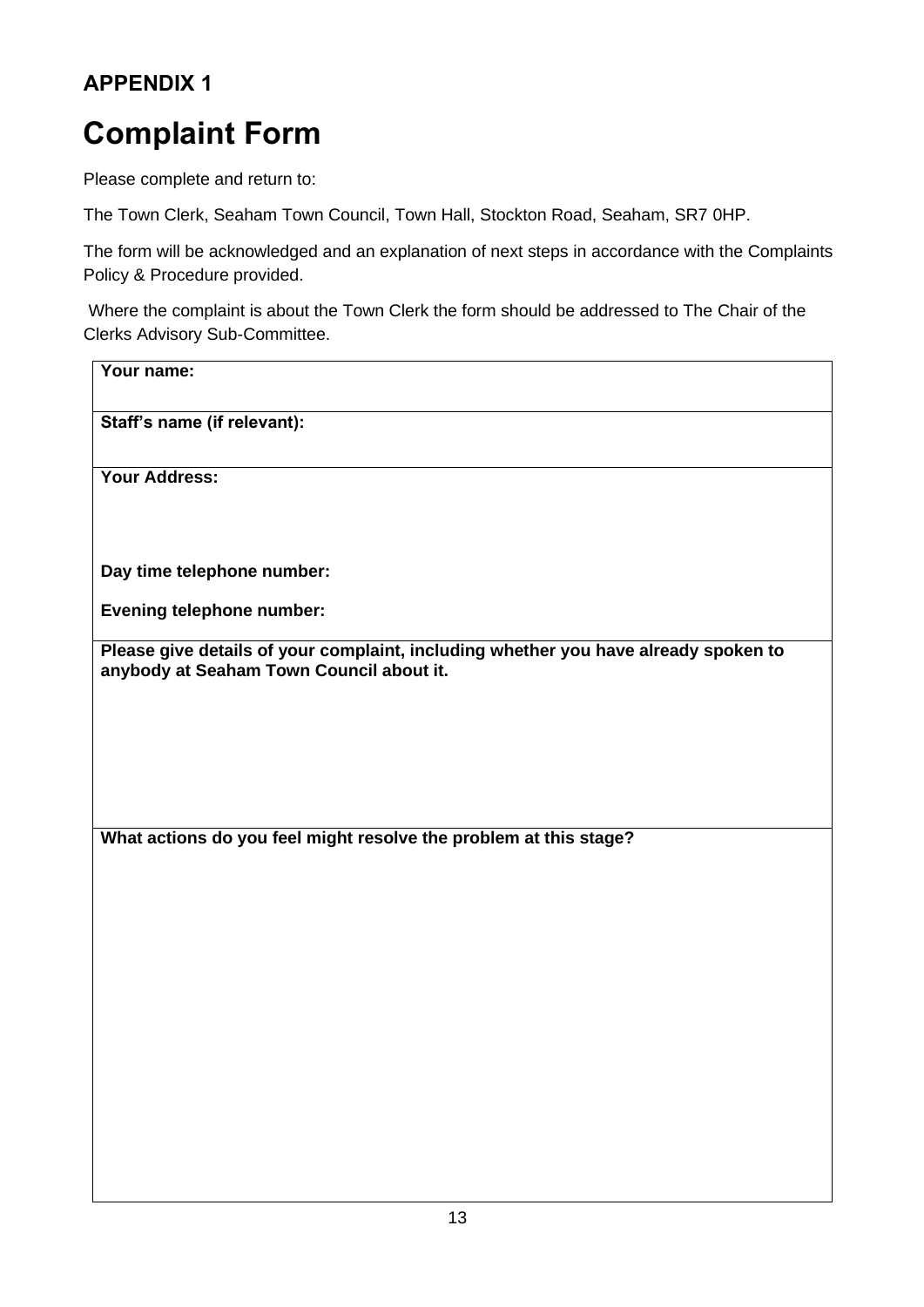**Are you attaching any paperwork? If so, please give details.**

### **Signature:**

**Date:**

**Official use**

**Date acknowledgement sent:**

**By whom:** 

**Complaint referred to:**

**Date:**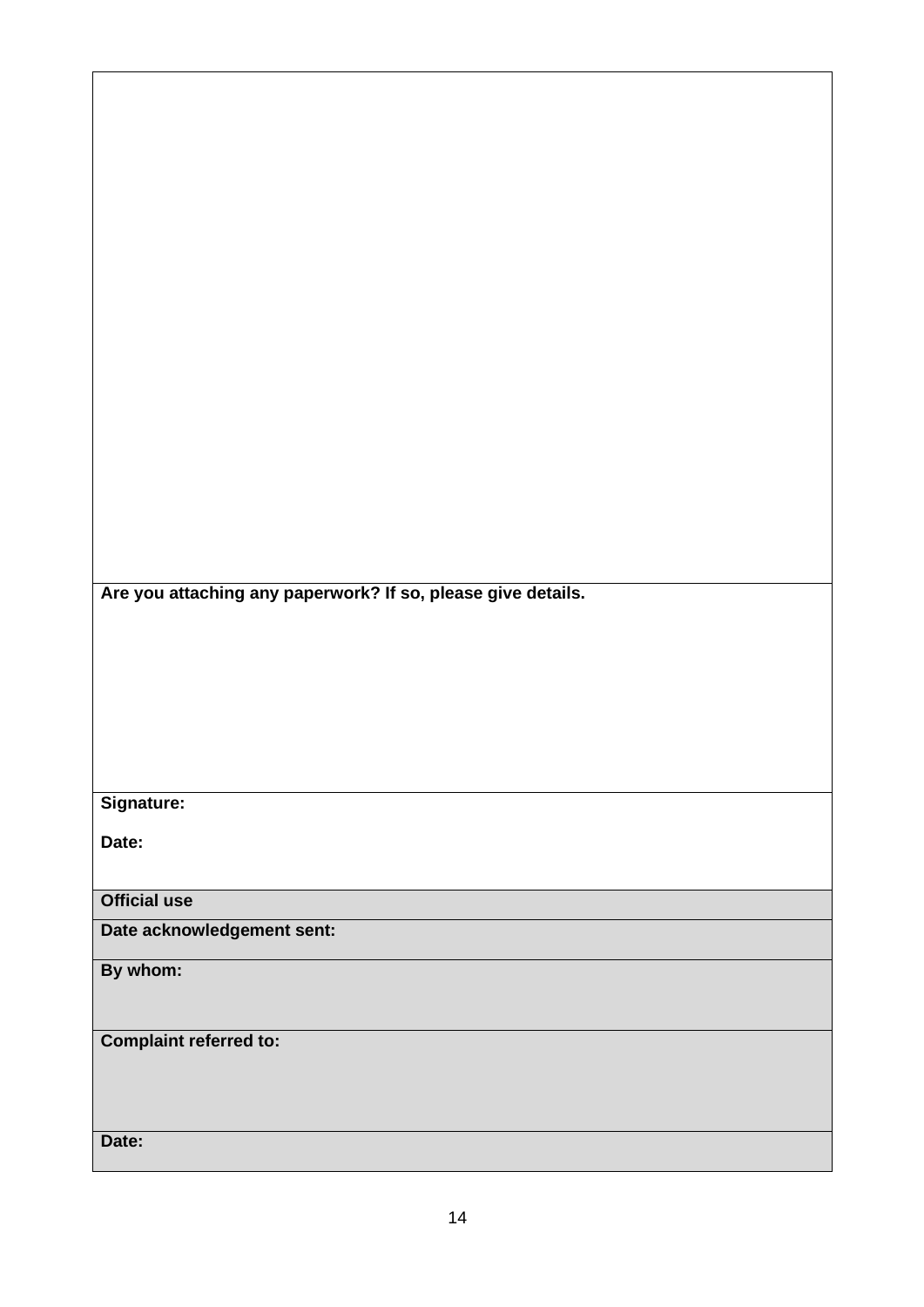# **Procedure for Hearing the Complaint**

#### **Introduction**

The aim of the meeting is, where possible, to resolve the complaint and achieve reconciliation and understanding between Seaham Town Council and the Complainant.

#### **Order of Meeting**

- 1. All parties to be invited into the room at the same time by the Clerk to the Committee.
- 2. The Chair welcomes the Complainant and asks those present to introduce themselves.
- 3. The Chair explains the purpose of the meeting, the procedure, and checks that all written evidence has been made available to all parties before beginning the meeting.
- 4. The Complainant is invited to explain their complaint, calling witnesses (notified in advance) if appropriate.
- 5. The Committee and Investigator may ask questions of the Complainant and any witnesses.
- 6. The Investigator is then invited to present a response to the complaint, including identifying action taken to address the complaint at stages 1 and 2 of the procedure, calling witnesses (notified in advance), if appropriate.
- 7. The Committee and Complainant may ask questions of the Investigator.
- 8. The Investigator summarises the case, highlighting specific evidence, including anything that has emerged in the meeting.
- 9. The Complainant has the final word and is invited to summarise their case, highlighting specific evidence, including anything that has emerged in the meeting.
- 10.The Chair of the Committee checks that all parties have had a fair hearing and reminds every one of the confidentiality of the case. Confirmation of such is to be clearly recorded in the minutes.
- 11.The Chair of the Committee thanks both parties for attending and all parties then leave the room together.
- 12.The Committee considers the complaint and reaches a unanimous or majority decision. Where necessary, the Committee decides what action, if any, is required to resolve the complaint and, if appropriate, recommends changes to ensure similar complaints are not made in future.
- 13. The Chair of the Committee confirms that both parties are informed of the outcome of